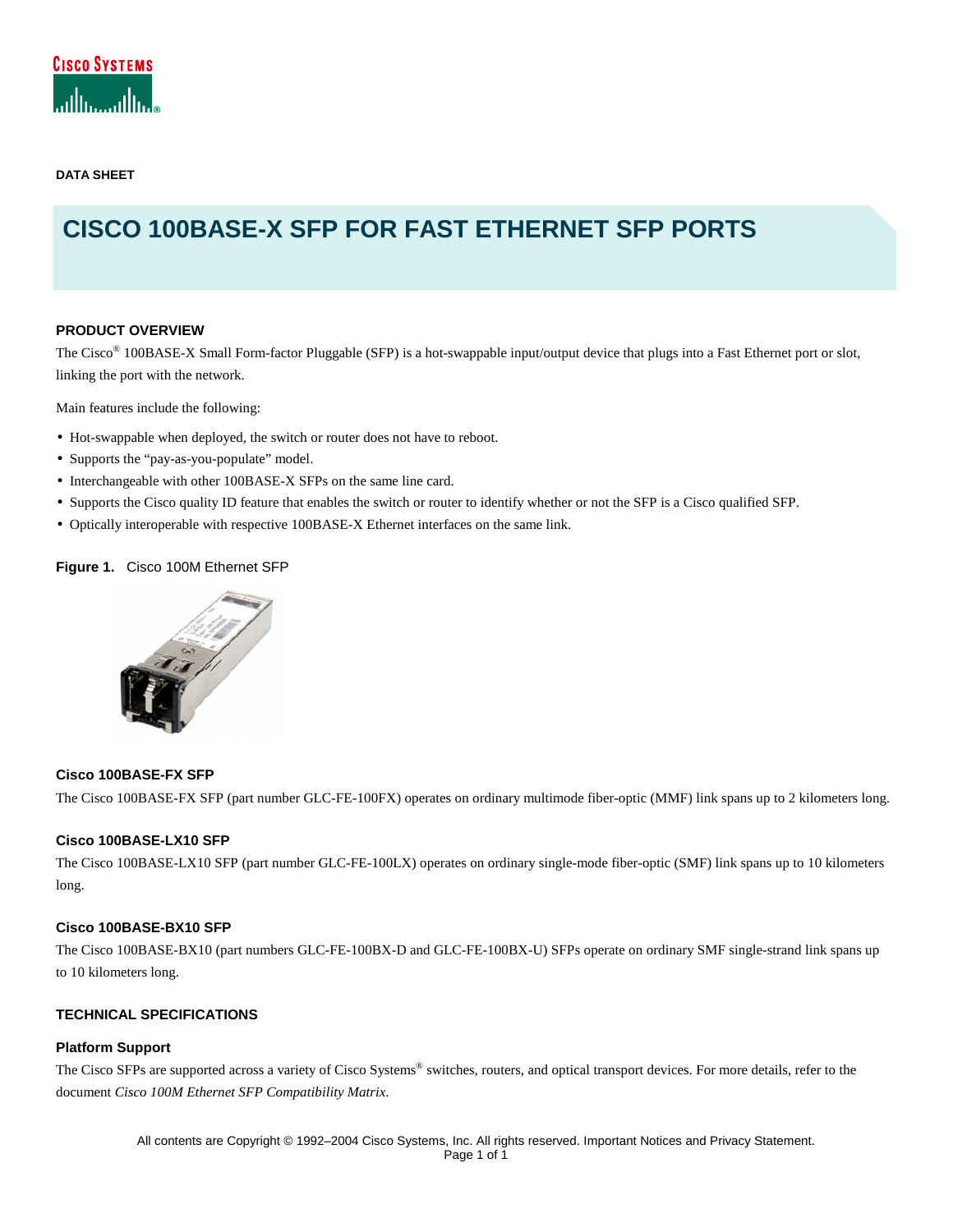#### **Connectors and Cabling**

• Connectors: Dual LC connector (GLC-FE-100FX and GLC-FE-100LX) or single LC connector (GLC-FE-BX-D and GLC-FE-BX-U)

Table 1 provides cabling specifications for the SFPs for installation in a Fast Ethernet SFP port. Note that all SFP ports have LC-type connectors, and the minimum cable distance for all SFPs listed (MMF and SMF [G.652] is 2 meters [6.5 feet]).

## **Table 1.** SFP Port Cabling Specifications

| <b>SFP</b>       | <b>Wavelength (nm)</b> | <b>Fiber Type</b> | <b>Cable Distance</b>            |
|------------------|------------------------|-------------------|----------------------------------|
| GLC-FE-100FX     | 1310                   | <b>MMF</b>        | $2 \text{ km} (6562 \text{ ft})$ |
| $GLC$ -FE-100LX  | 1310                   | <b>SMF</b>        | $10 \text{ km}$ (32,810 ft)      |
| GLC-FE-100BX-U   | 1310                   | <b>SMF</b>        | 10 km $(32,810 \text{ ft})$      |
| $GLC-FE-100BX-D$ | 1550                   | <b>SMF</b>        | $10 \text{ km}$ (32,810 ft)      |

#### **Standards**

- Compatible with IEEE 802.3ah Draft 3.0
- Compatible with standard as specified in IEEE 802.3

Table 2 gives information about fiber loss.

#### **Table 2.** Fiber-Loss Budgets

|                    |                  | Transmit (dBm) |                | Receive (dBm)  |                |
|--------------------|------------------|----------------|----------------|----------------|----------------|
| <b>SFP</b>         | <b>Type</b>      | <b>Maximum</b> | <b>Minimum</b> | <b>Maximum</b> | <b>Minimum</b> |
| GLC-FE-100FX       | $100BASE-FX$     | $-14$          | $-20$          | $-14$          | $-31$          |
| $GLC$ -FE-100 $LX$ | $100BASE-LX10$   | $-8$           | $-15$          | $-8$           | $-28$          |
| GLC-FE-100BX-U     | $100BASE-BX10-U$ | $-8$           | $-14$          | $-7$           | $-28.2$        |
| $GLC$ -FE-100BX-D  | $100BASE-BX10-D$ | $-8$           | $-14$          | $-7$           | $-28.2$        |

#### **Dimensions**

• Dimensions (H x W x D): 8.5 x 13.4 x 56.5 mm

### **Environmental Conditions and Power Requirements**

- Operating temperature range: 0 to 50°C (32 to 122°F)
- Storage temperature range:  $-40$  to  $85^{\circ}$ C ( $-40$  to  $185^{\circ}$ F)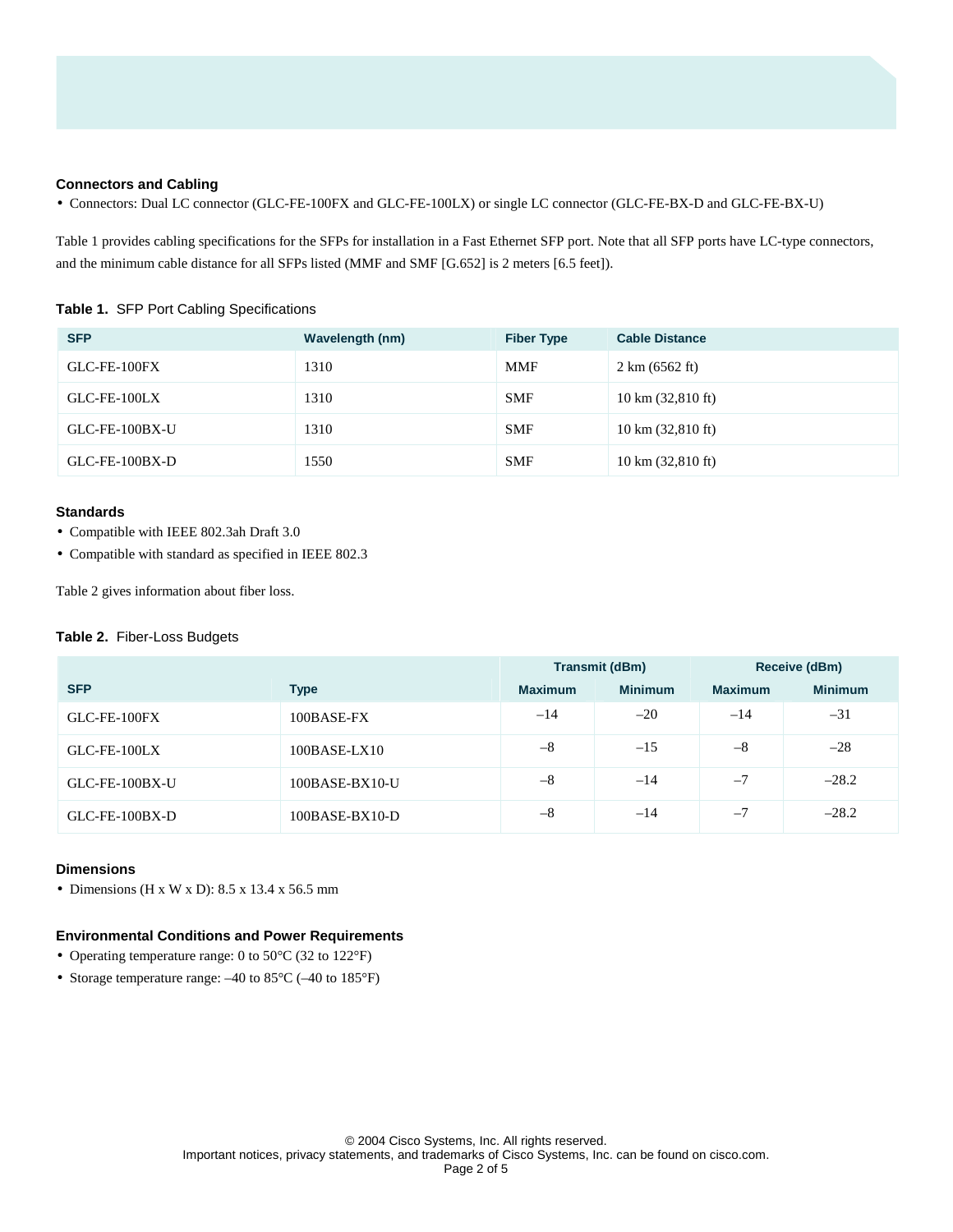## **Table 3.** Electrical Power Interface

| <b>Parameter</b>      | Symbol     | <b>Minimum</b>           | <b>Typical</b> | <b>Maximum</b> | <b>Units</b> |
|-----------------------|------------|--------------------------|----------------|----------------|--------------|
| <b>Supply Current</b> | 1s         | $\overline{\phantom{m}}$ | 200            | 300            | mA           |
| <b>Surge Current</b>  | $TT$ Surge |                          | -              | 30             | mA           |
| <b>Input Voltage</b>  | $V^{cc}$   | 3.1                      | 3.3            | 3.5            |              |

### **Warranty**

- Standard warranty: 90 days
- Extended warranty (option): Available under a Cisco SMARTnet™ support contract for the Cisco switch or router chassis

## **ORDERING INFORMATION**

Table 4 gives ordering information for the Cisco SFP.

## **Table 4.** Ordering Cisco SFP

| <b>Product Number</b> | <b>SFP</b>                                     |
|-----------------------|------------------------------------------------|
| GLC-FE-100FX          | 100BASE-FX SFP for Fast Ethernet SFP ports     |
| GLC-FE-100LX          | 100BASE-LX10 SFP for Fast Ethernet SFP ports   |
| GLC-FE-100BX-U        | 100BASE-BX10-U SFP for Fast Ethernet SFP ports |
| $GLC-FE-100BX-D$      | 100BASE-BX10-D SFP for Fast Ethernet SFP ports |

# **Regulatory and Standards Compliance**

## Safety

• Laser Class 1 21CFR1040

# **ADDITIONAL INFORMATION**

For more information about Cisco 100BASE-X SFPs for Fast Ethernet SFP ports, contact:

- United States and Canada: 800 553-6387
- Europe: 32 2 778 4242
- Australia: 61 2 9935 4107
- Other: 408 526-7209
- [http://www.cisco.com](http://www.cisco.com/)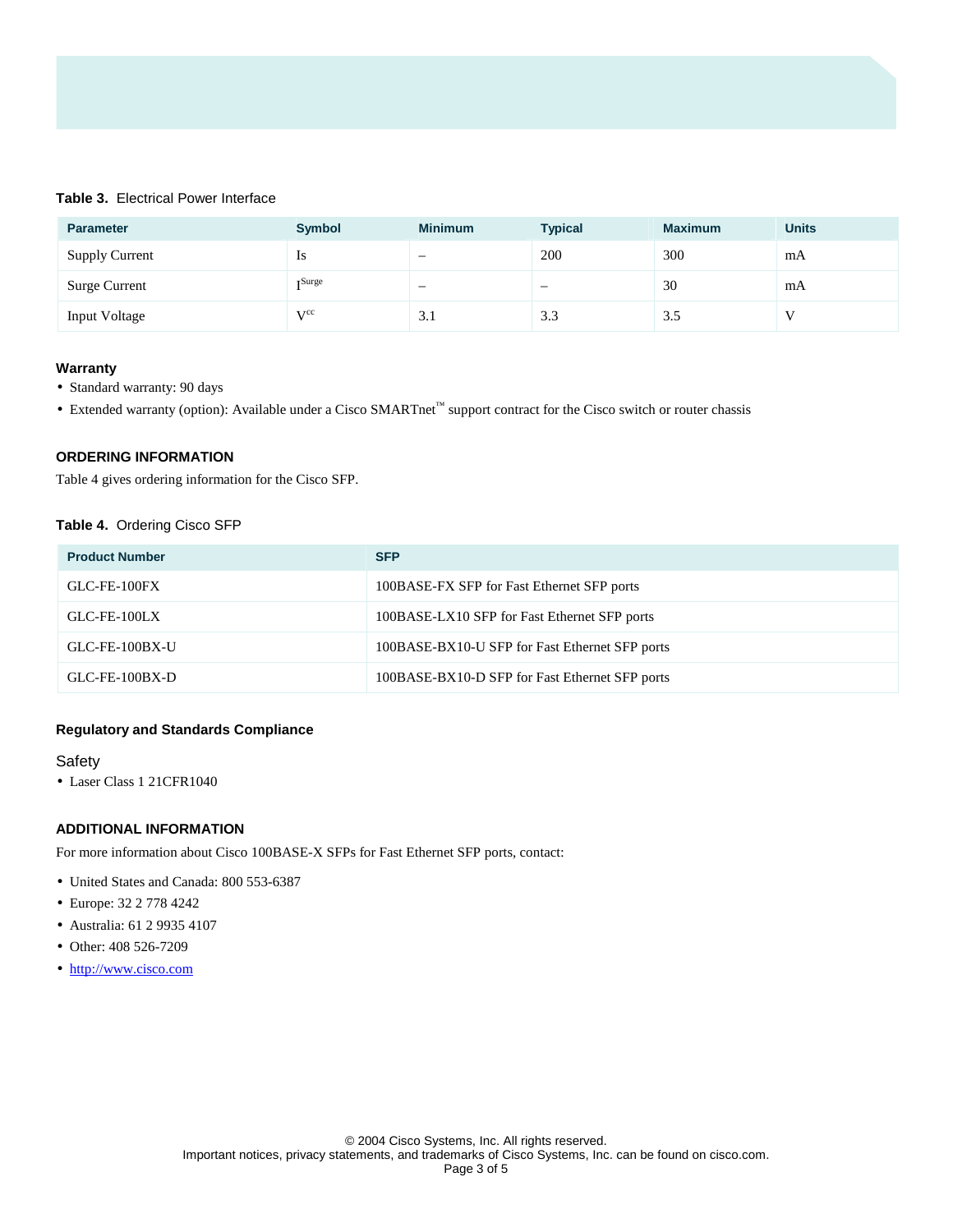

**Corporate Headquarters**  Cisco Systems, Inc. 170 West Tasman Drive San Jose, CA 95134-1706 **IISA** www.cisco.com Tel: 408 526-4000 800 553-NETS (6387) Fax: 408 526-4100

**European Headquarters**  Cisco Systems International BV Haarlerbergpark Haarlerbergweg 13-19 1101 CH Amsterdam The Netherlands www-europe.cisco.com Tel: 31 0 20 357 1000 Fax: 31 0 20 357 1100

**Americas Headquarters**  Cisco Systems, Inc. 170 West Tasman Drive San Jose, CA 95134-1706 **USA** www.cisco.com Tel: 408 526-7660 Fax: 408 527-0883

#### **Asia Pacific Headquarters**

Cisco Systems, Inc. 168 Robinson Road #28-01 Capital Tower Singapore 068912 www.cisco.com Tel: +65 6317 7777 Fax: +65 6317 7799

Cisco Systems has more than 200 offices in the following countries and regions. Addresses, phone numbers, and fax numbers are listed on **the Cisco Web site at [www.cisco.com/go/offices.](http://www.cisco.com/go/offices)** 

Argentina • Australia • Austria • Belgium • Brazil • Bulgaria • Canada • Chile • China PRC • Colombia • Costa Rica • Croatia • Cyprus • Czech Republic Denmark • Dubai, UAE • Finland • France • Germany • Greece • Hong Kong SAR • Hungary • India • Indonesia • Ireland • Israel • Italy • Japan • Korea Luxembourg • Malaysia • Mexico • The Netherlands • New Zealand • Norway • Peru • Philippines • Poland • Portugal • Puerto Rico • Romania • Russia Saudi Arabia • Scotland • Singapore • Slovakia • Slovenia • South Africa • Spain • Sweden • Switzerland • Taiwan • Thailand • Turkey • Ukraine United Kingdom • United States • Venezuela • Vietnam • Zimbabwe

Copyright © 2004 Cisco Systems, Inc. All rights reserved. CCIP, CCSP, the Cisco Powered Network mark, Cisco Unity, Follow Me Browsing, FormShare, and StackWise are trademarks of Cisco Systems, Inc.; Changing the Way We Work, Live, Play, and Learn, and iQuick Study are service marks of Cisco Systems, Inc.; and Aironet, ASIST, BPX, Catalyst, CCDA, CCDP, CCIE, CCNA, CCNP, Cisco, the Cisco Certified Internetwork Expert logo, Cisco IOS, the Cisco IOS logo, Cisco Press, Cisco Systems, Cisco Systems Capital, the Cisco Systems logo, Empowering the Internet Generation, Enterprise/Solver, EtherChannel, EtherSwitch, Fast Step, GigaStack, Internet Quotient, IOS, IP/TV, iQ Expertise, the iQ logo, iQ Net Readiness Scorecard, LightStream, Linksys, MGX, MICA, the Networkers logo, Networking Academy, Network Registrar, *Packet*, PIX, Post-Routing, Pre-Routing, RateMUX, Registrar, ScriptShare, SlideCast, SMARTnet, StrataView Plus, Stratm, SwitchProbe, TeleRouter, The Fastest Way to Increase Your Internet Quotient, TransPath, and VCO are registered trademarks of Cisco Systems, Inc. and/or its affiliates in the United States and certain other countries.

All other trademarks mentioned in this document or Web site are the property of their respective owners. The use of the word partner does not imply a partnership relationship between Cisco and any other company. (0402R) 20 and any other company. (0402R)